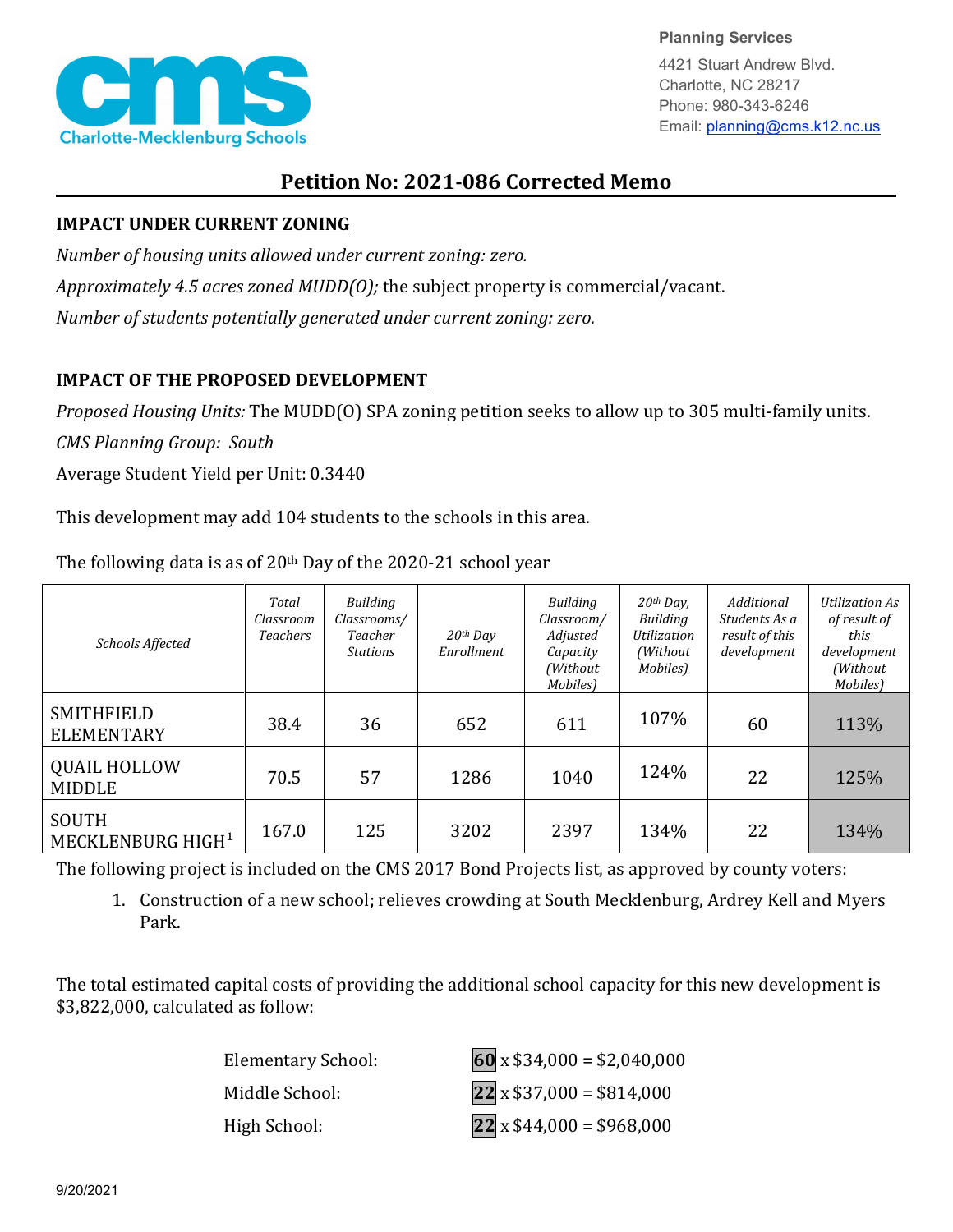

**Planning Services** 4421 Stuart Andrew Blvd. Charlotte, NC 28217 Phone: 980-343-6246 Email: planning@cms.k12.nc.us

## **RECOMMENDATION**

Adequacy of existing school capacity in this area is a significant problem. We are particularly concerned about a rezoning case where school utilization exceeds 100% since the proposed development may exacerbate the situation. Approval of this petition may increase overcrowding and/or reliance upon mobile classrooms at the schools listed above.

Applicants are encouraged to contact us in advance of their project submittals to inform CMS of their prospective impacts and discuss mitigation alternatives.

In the South Planning Group, the projected student impact from approved rezonings from July 2018 to June 2021 is 1434 students.

| <b>Planning</b> | <b>Petition</b> | Projected       | <b>Petitioner</b>                  | <b>Approval</b> |
|-----------------|-----------------|-----------------|------------------------------------|-----------------|
| Group           |                 | <b>Students</b> |                                    | <b>Date</b>     |
| South           | 2018-022        | 3               | <b>Kyle Short</b>                  | 2018-07-16      |
| South           | 2018-044        | 11              | Land Investment Resources, LLC     | 2018-09-24      |
| South           | 2018-026        | $\overline{4}$  | Llewellyn Development, LLC         | 2018-10-15      |
| South           | 2018-066        | $\overline{2}$  | <b>Anthony Moore</b>               | 2018-10-15      |
| South           | 2018-094        | $\overline{2}$  | Hopper Communities, Inc            | 2018-11-19      |
| South           | 2018-101        | 9               | Llewellyn Development, LLC         | 2018-12-17      |
| South           | 2018-127        | $\overline{5}$  | Blue Azalea-Providence LLC         | 2019-07-15      |
| South           | 2019-023        | $\overline{5}$  | Sinacori Builders                  | 2019-07-15      |
| South           | 2018-142        | 14              | <b>Proffitt Dixon Partners</b>     | 2019-09-16      |
| South           | 2019-050        | 5               | Land Growth, LLC                   | 2019-09-16      |
| South           | 2019-083        | $\overline{2}$  | James M. Howell                    | 2019-10-21      |
| South           | 2019-068        | 29              | Blu South, LLC                     | 2019-11-21      |
| South           | 2019-047        | 47              | NR Pinehurst Property Owner, LLC   | 2019-12-19      |
| South           | 2019-100        | $\mathbf{1}$    | Matt Connolly-Pike Properties, LLC | 2019-12-23      |
| South           | 2019-030        | 114             | Continental 475 Fund, LLC          | 2020-01-21      |
| South           | 2019-140        | $\overline{4}$  | C Investments 5, LLC               | 2020-02-17      |
| South           | 2019-141        | $\mathbf{1}$    | <b>Mark Bolous</b>                 | 2020-03-16      |
| South           | 2019-158        | $\overline{7}$  | <b>MPV Properties</b>              | 2020-03-16      |
| South           | 2019-115        | 827             | Northwood Development, LLC         | 2020-06-15      |
| South           | 2020-011        | $\overline{4}$  | Souvik Ghosal                      | 2020-06-15      |
| South           | 2020-024        | 55              | Dominion Realty Partners, LLC      | 2020-06-15      |
| South           | 2020-066        | 10              | <b>Yoruk Development</b>           | 2020-11-16      |
| South           | 2020-100        | 10              | Delray Ventures, LLC               | 2020-11-16      |
| South           | 2020-073        | 6               | <b>Blue Azalea</b>                 | 2020-12-21      |
| South           | 2020-109        | 6               | Lewis RE Group, LLC                | 2021-02-15      |
| South           | 2020-145        | 132             | <b>Crescent Communities</b>        | 2021-02-15      |
| South           | 2020-068        | 81              | Levine Properties, Inc             | 2021-03-15      |
| South           | 2020-103        | 15              | Fielding Homes/ DRB Group          | 2021-04-19      |
| South           | 2020-195        | 9               | Smith Southeast Development, Inc.  | 2021-04-19      |